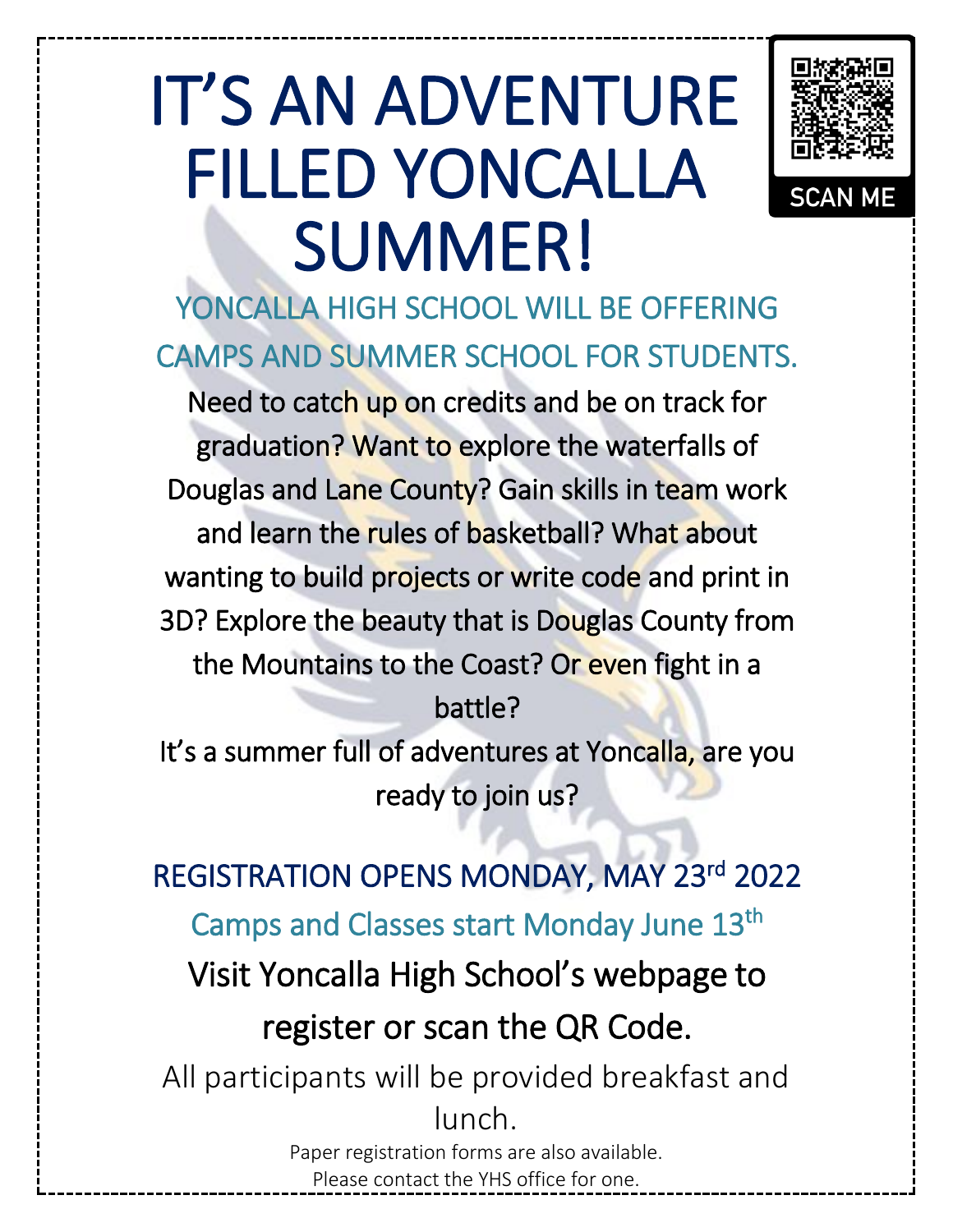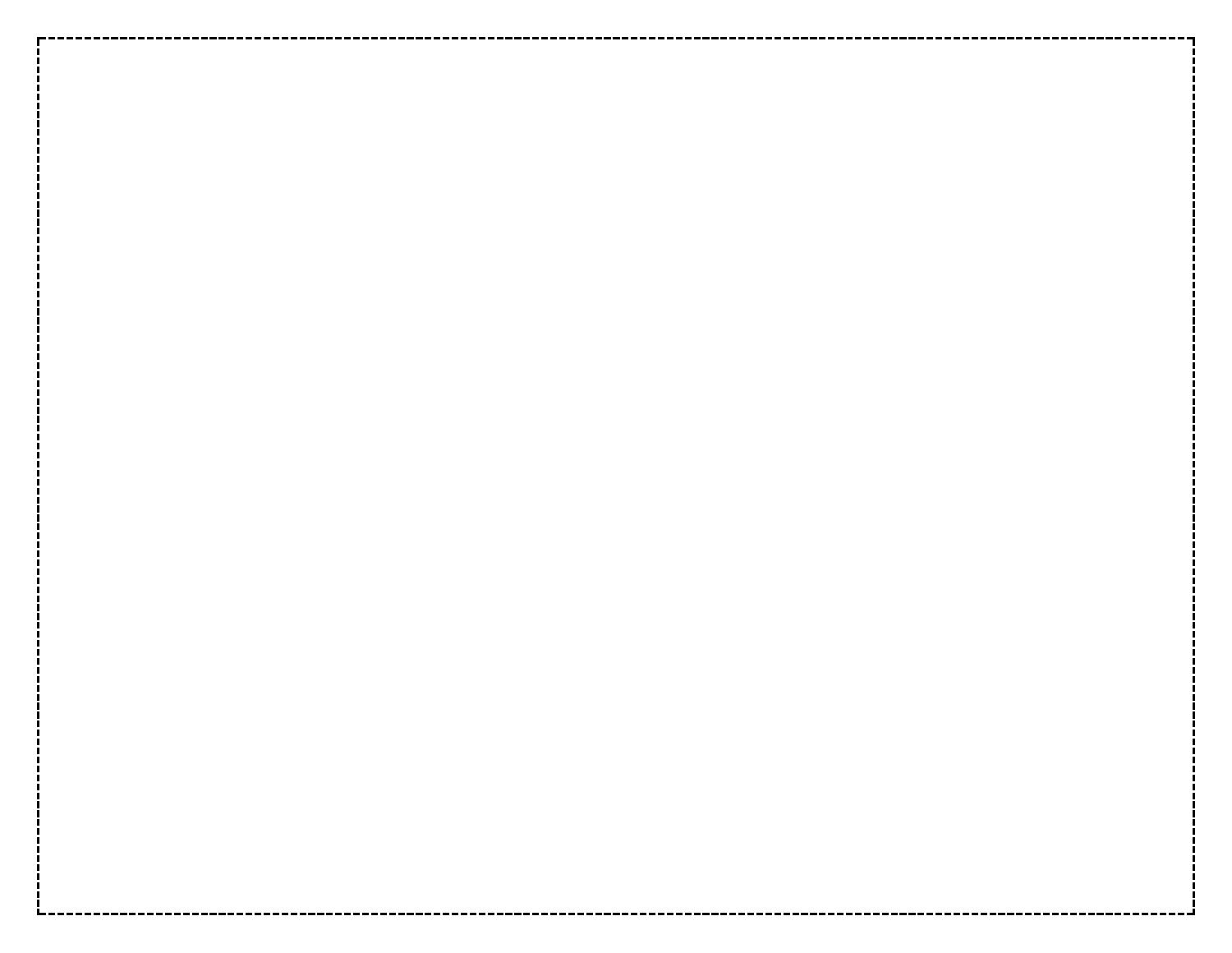|  | <b>Dates</b>                                   | <b>Staff</b>    | <b>Topic</b>                    | <b>Age Group</b>                                |
|--|------------------------------------------------|-----------------|---------------------------------|-------------------------------------------------|
|  | June $13 - 16$                                 | Sasha Cameron   | Summer School, Session #1       | Entering $10^{th} - 12^{th}$ Grade              |
|  | June $20 - 23$<br>June $20 - 23$               | Jannelle Wilde  | <b>Hiking Waterfalls</b>        | Entering $6^{th} - 12^{th}$ Grade               |
|  | June $20 - 23$                                 | Don Hakala      | Basketball                      | Entering $3^{\text{rd}} - 10^{\text{th}}$ Grade |
|  | June $20 - 23$                                 | Sam Batman      | Middle School Trades Camp #1    | Entering $5^{th} - 9^{th}$ Grade                |
|  | June $27 - 30$<br>July $5-8$<br>July $11 - 14$ | Chelsea Ross    | Summer School, Session #2       | Entering $10^{th} - 12^{th}$ Grade              |
|  | June $27 - 30$                                 | Peter James     | <b>Exploring Douglas County</b> | Entering $6^{th}$ – 10 <sup>th</sup> Grade      |
|  | June $27 - 30$                                 | Sam Batman      | Middle School Trades Camp #2    | Entering $5^{th} - 9^{th}$ Grade                |
|  | July $5 - 8$                                   | Sasha Cameron   | Dungeons and Dragons            | Entering $7th - 12th$ Grade                     |
|  | July $25 - 28$                                 | Jessie McHaffie | 3D Printing                     | Entering $5^{th}$ – 9 <sup>th</sup> Grade       |

## Summer School and Workshop Descriptions

Summer School: Need to catch up on some of those credits so you can be on track to graduate or play sports? Well come join Mrs. Ross and Mrs. Cameron! Summer school is teacher facilitated, meaning we will be your guide, with onsite Credit Recovery using Odysseyware. Students will complete one class at a time with the option to earn up to 2.0 credits within the five-week time frame.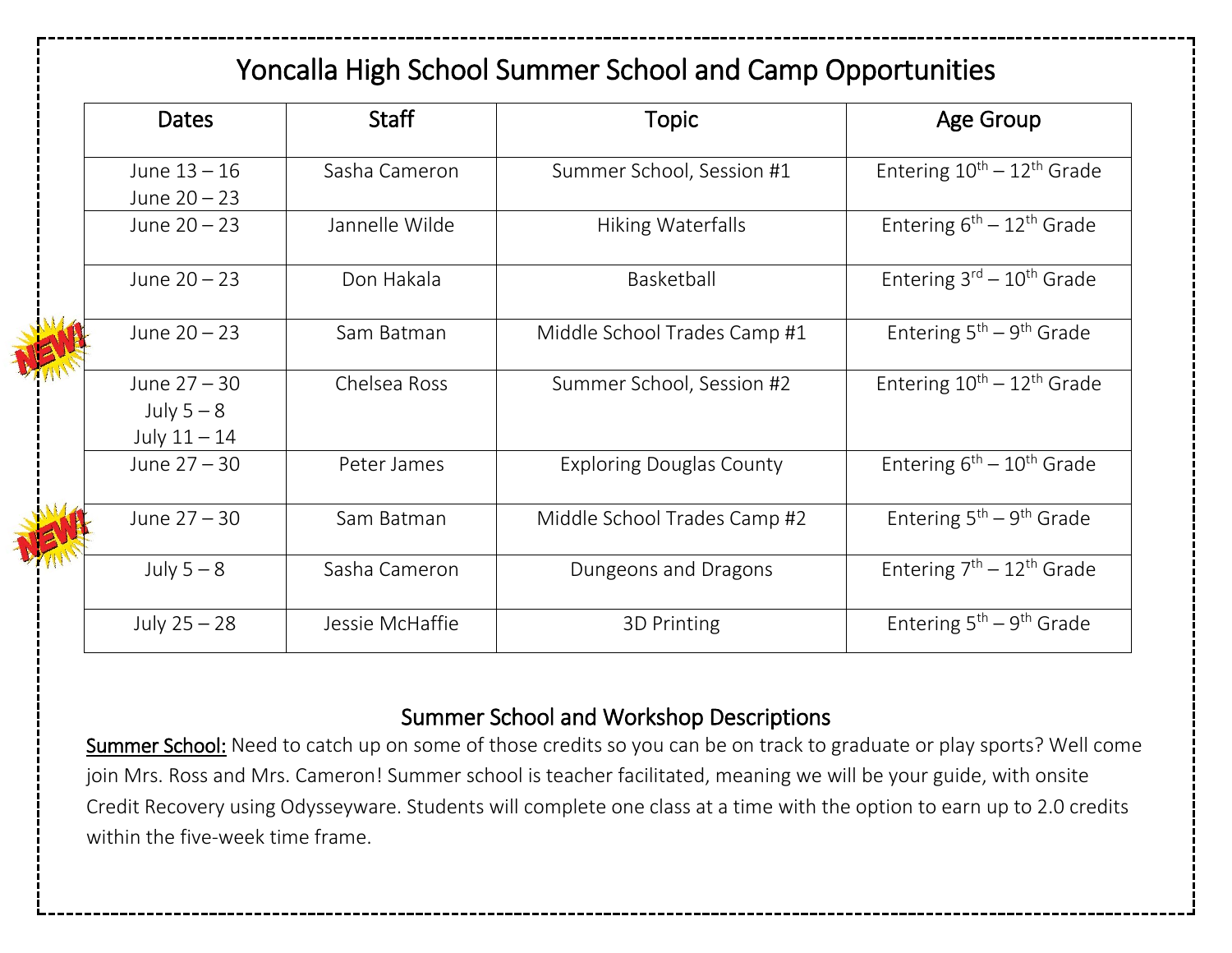Hiking Camp: Do you enjoy the outdoors, trees, waterfalls, and hiking? Then look no further than this summer's Hiking Camp with Ms. Wilde. This camp will involve hiking and visiting waterfalls around Douglas and Lane County and is aimed at students entering 6th through 12th grade. As we will be hiking, good shoes and long pants are required. *Due to the location of our hikes, we will be regularly returning after 2pm. Students need alternative transportation home each day.* 

Basketball Camp: Yoncalla basketball camp will focus teaching student's basic basketball skills in footwork, shooting, defense, rebounding, dribbling, and passing. The first part of each day will be skills and skill competitions against themselves and other campers. The second half of each day will be games to show the skills they have learned. Students will need to bring a water bottle and basketball shoes. Campers are more than welcome to use the locker room to change each day if needed.

Middle School Trades Camp: If being active, working with your hands, developing leadership skills, improving your STEAM skills, and teamwork all sound like a great way to spend part of your summer vacation, come attend Middle School Trades Camp featuring summer guest staff, Sam Batman of Phoenix Charter School and Troy Longbrake of Job Corps Wolf Creek. In this camp, we will learn the basics of job site safety, what is an apprentice, measurement and math, resilience, and teamwork. Projects you may be involved with include: design and build a sprinkler, build a toolbox, frame and pour a stepping stone, build and process a garden box, build a birdhouse, obstacle course, and many other options. Open to middle school aged students entering  $5<sup>th</sup> - 9<sup>th</sup>$  grade and limited to 10 spots per session.

Exploring Douglas County: Explore Douglas County is an opportunity for Yoncalla students to explore the area in which they live. We will take trips to the Douglas County Museum to learn more about the history of the area. We will visit the Wildlife Safari to see animals from all over the world. We will visit James Orchard and have the opportunity to pick farm fresh fruit to take home. We will complete our camp with a trip to the coast and visit the Umpqua Light House. Due to travel, this camp will be may impact student transportation home. Students will know in advance what days they will need alternative transportation home.

 $\overline{a}$